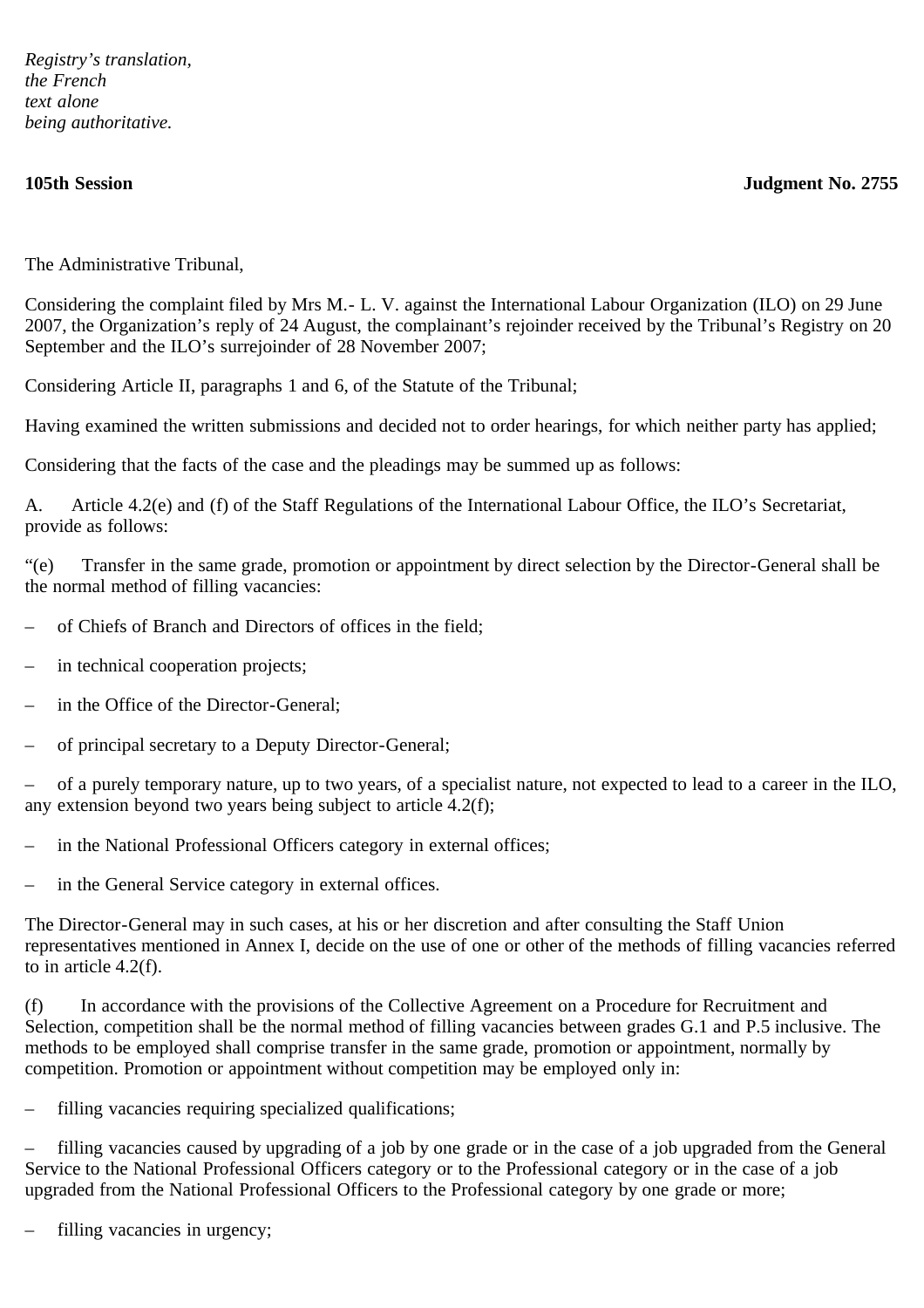filling other vacancies where it is impossible to satisfy the provisions of article 4.2(a) [...] by the employment of any other method.

The Staff Union representatives mentioned in Annex I shall be informed of any promotions or appointments made without competition."

The officials of the ILO were informed by a circular of 8 December 2005 that Mrs P. had been appointed Deputy Chief of the Internal Administration Bureau (INTER), at grade P.5., with effect from 1 January 2006.

The complainant, a Spanish national born in 1962, is an official of the Office at grade P.5. At the material time, she was also the Chairperson of the Office's Staff Union Committee. On 26 April 2006, under Article 13.2(1) of the Staff Regulations, she filed a grievance with the Human Resources Development Department, in which she challenged the above-mentioned appointment on the grounds that it had been made without a competition, or even a call for candidatures. The Director of the Department informed the complainant by a minute of 20 June that the Office had rejected her grievance. On 17 July 2006 the complainant therefore filed a grievance with the Joint Advisory Appeals Board under Article 13.3(2) of the Staff Regulations. The Board, in its report of 9 February 2007, recommended the dismissal of the grievance on the grounds that it was "without substance". By a letter of 3 April 2007, which constitutes the impugned decision, the Executive Director of the Management and Administration Sector informed the complainant that the Director-General had dismissed her grievance.

B. The complainant states that she filed her complaint both as an ILO official and in her capacity as Chairperson of the Staff Union Committee.

She emphasises that, in the internal appeal proceedings, the Organization queried the admissibility of her grievance, alleging that she did not possess the requisite qualifications for the post of Deputy Chief of INTER. In her view, candidates' qualifications must be evaluated in a competition and, since no competition was held prior to the disputed appointment, the fact that she did not posses qualifications which were not stipulated in any vacancy announcement cannot be held against her.

On the merits she considers that the appointment of Mrs P. is illegal because the procedure set out in Chapter IV of the Staff Regulations was not observed. She explains that the Regulations provide for two kinds of recruitment. The first is recruitment (transfer, promotion or appointment) by "direct selection" under Article 4.2(e), which allows the Director-General very wide discretion. It is reserved for political posts or those not expected to lead to a career. The second type of recruitment (transfer, promotion or appointment) is the ordinary procedure laid down in Article 4.2(f) for officials between grades G.1 and P.5. In this case, recruitment is normally by competition. Some appointments and promotions are, however, made without a competition. At all events and in accordance with established practice, the Office always issues a call for candidatures before filling any post.

The complainant draws attention to the fact that in its reply to her grievance the Human Resources Development Department acknowledged that "the appointment of Mrs [P.] was made by direct selection [by the Director-General]". In her opinion, however, the post concerned does not belong to any of the categories of jobs normally filled by direct selection by the Director-General.

She explains that Article 4.2(f) makes it plain that a competition is the rule, the absence of competition being the exception, and that justification has to be provided for every exception. Yet there is no justification for the exception made in the case of the appointment of Mrs P. In the complainant's view, the Staff Regulations are unclear, in that they do not mention the case of an in-grade transfer such as Mrs P. was given. She contends that a restrictive interpretation would require that a competition be held for this kind of transfer and that no exception to this rule should be allowed. A broad interpretation would lead to the view that an in-grade transfer should normally involve a competition, but that exceptions are possible. The Joint Advisory Appeals Board and the Director-General opted for the latter interpretation. However, in the complainant's opinion, the Director-General acted illegally by not justifying the exception to the "rule", by not making the appointment in a transparent and objective manner, by not stating the reasons for his decision to make an appointment without a competition before announcing the appointment and by informing Staff Union representatives only through a circular addressed to the whole of the staff.

The complainant asks the Tribunal to set aside the impugned decision and to award her compensation for the injury she has suffered, as well as costs in the amount of 2,000 Swiss francs.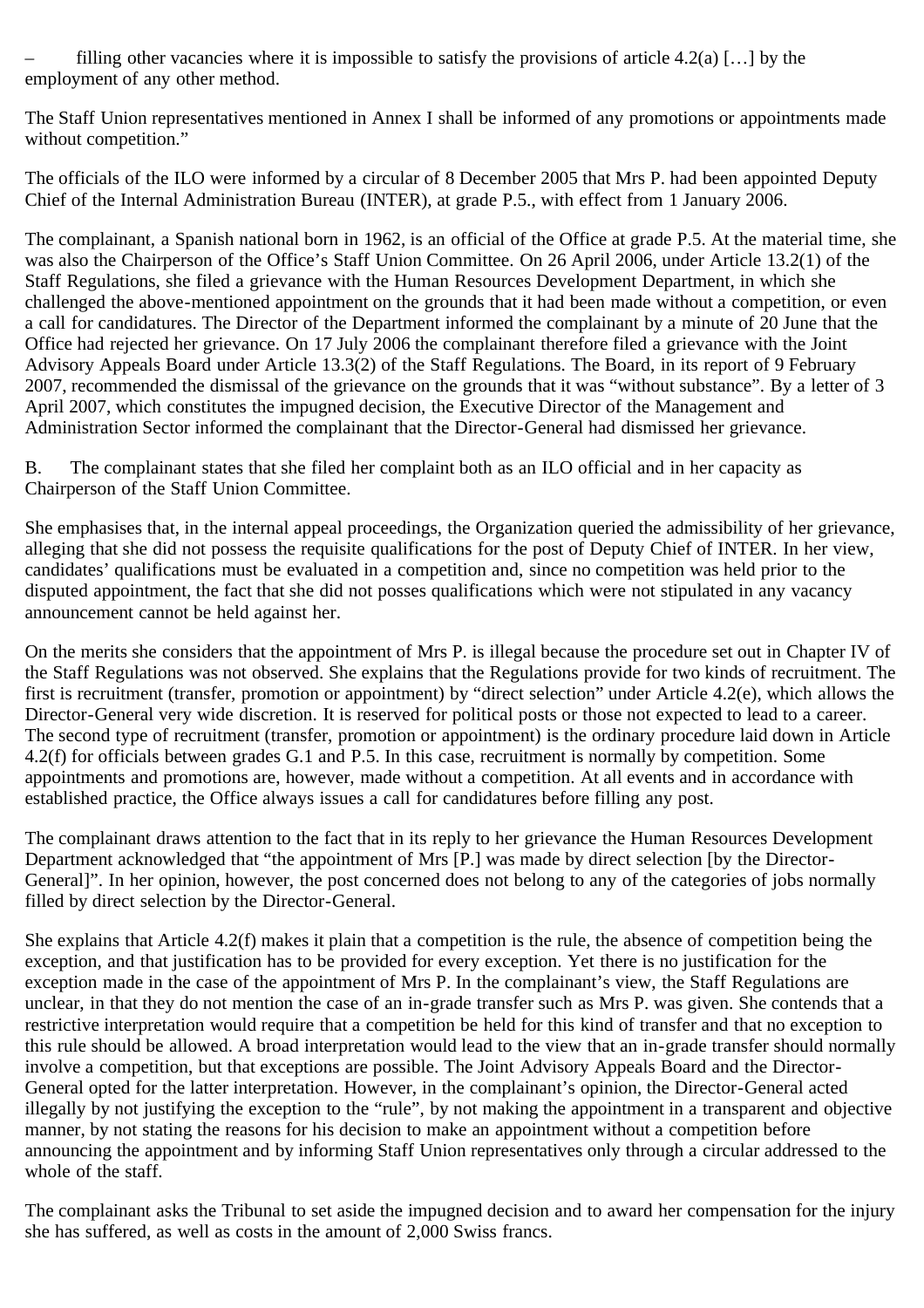C. In its reply the ILO notes that another complaint concerning the same facts has been filed with the Tribunal and submits that it would be advisable to join the two complaints.

It considers that by mentioning her capacity as Chairperson of the Staff Union Committee, the complainant apparently wishes to make the Staff Union a party to this case, which is inadmissible under the current version of the Statute of the Tribunal. The possibility of granting *locus standi* to staff unions and associations of organisations which have recognised the Tribunal's jurisdiction is being discussed, but the discussion has not yet produced any tangible results. The ILO claims that insofar as the complaint was filed on behalf of the Staff Union, it is irreceivable and it requests the Tribunal to rule accordingly.

On the merits the Organization explains that the new post of Deputy Chief of INTER, to which Mrs P. was appointed and to which her previous functions of Chief of Protocol were added, was created as part of the process of reorganising the Office, which began in 2004. For most of that period a Senior Building Maintenance Officer had been absent (on sick leave, followed by retirement). That absence had made it all the more urgent for the Organization to ensure adequate services in that area. Mrs P. was therefore appointed by means of an in-grade transfer.

Relying in particular on Judgment 535, it emphasises that an international organisation enjoys wide discretion when effecting such a transfer instead of holding a competition. It also considers that the choice of a Chief of Protocol necessarily lies within the discretion of the Director-General.

As for the legality of the disputed decision, the Organization points out that the Joint Advisory Appeals Board commented that Article 4.2(f) of the Staff Regulations, which specifies that vacancies between grades G.1 and P.5 must normally be filled by a competition, does not explicitly refer to in-grade transfers without a competition. In particular, the Board noted that the promotion and appointment without competition could be resorted to only in certain specific circumstances. In the present case there was an in-grade transfer, an instance where the Director-General's margin of discretion is not confined to a list of particular examples. The Board likewise drew attention to the fact that under paragraph (f) the Staff Union must be informed of any promotions or appointments made without a competition, but not of transfers in the same grade. The reason for the difference in treatment is plain: the rules could certainly not permit an official to benefit from promotion outside the cases listed exhaustively in paragraph (f); nevertheless depending on the circumstances, the interests of the service and, in particular, the need for swift action might warrant an in-grade transfer without having to refer to one of the circumstances mentioned in that provision.

The Organization explains that once it had been decided to restructure INTER, the Administration had taken the view that waiting until a competition had been held would not be in the Office's interests. It emphasises the wide discretion enjoyed by international organisations in matters of restructuring.

At the Tribunal's request, the Organization forwarded a copy of the complaint to Mrs P. and invited her to submit her comments. In the comments she submitted on 14 August 2007, which the Organization produces as an annex to its reply, Mrs P. states that she accepted her appointment in good faith.

D. In her rejoinder the complainant submits that her capacity as Chairperson of the Staff Union Committee is entirely relevant since the decision causing injury concerns a process in which the Staff Union plays a central part. Its role in recruitment and selection is enshrined in the Staff Regulations. It is the only body able to denounce breaches of the Staff Regulations by the Administration. Since much of the process is confidential and officials have no access to the content of the selection files and panels' findings, it is the Staff Union Committee which can examine them and denounce any defects. As the Committee does not have a legal personality distinct from that of the Office and does not have *locus standi* as an entity, she was obliged to file her complaint with the Tribunal also in her capacity as Chairperson of the Committee. She adds that in Judgment 2562 the Tribunal recognised that individual members of the Staff Committee of the organisation in question had the power to file suit as representatives of that body.

The complainant notes that the impugned decision states that the Director-General "will take the appropriate steps to ensure that joint discussions are held in order to clarify the procedures laid down in Article 4.2 of the Staff Regulations for the benefit of all concerned", but points out that these discussions have not taken place.

She comments that the reasons put forward by the Organization in its reply to justify its decision were never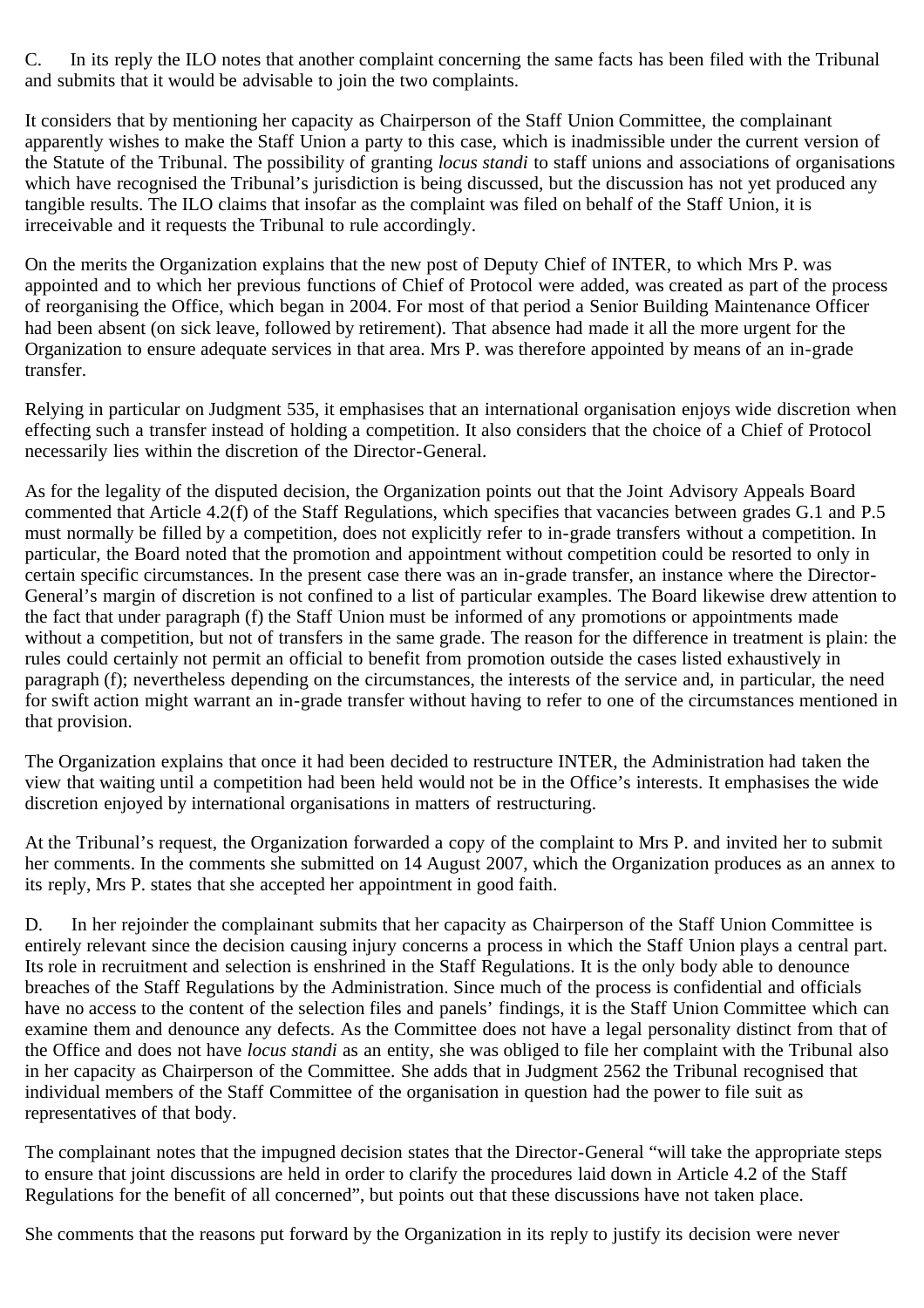conveyed to the Staff Union before the publication of the circular of 8 December 2005, so that the whole of the staff and the Staff Union were presented with a *fait accompli*.

She submits that the case law on which the ILO relies is valid only with respect to the Staff Regulations of the organisation concerned by the ruling in question. The Office's Staff Regulations and constant practice indicate that a competition is the normal method of recruiting officials between the grades of G.1 and P.5. In her opinion, there was no justification for following an exceptional procedure in the present case, and the Organization does not remedy that flaw by giving reasons extraneous to the exceptions allowed by the Staff Regulations.

She considers that the arguments concerning restructuring and urgency, which were put forward to justify the Office's failure to comply with the provisions of the Staff Regulations, are inappropriate.

E. The Organization maintains its position in its surrejoinder.

# CONSIDERATIONS

1. The complainant joined the Office on 6 June 1989. At the material time she held a grade P.5 post and was also the Chairperson of the Organization's Staff Union Committee.

She learnt from a circular of 8 December 2005 that the Director-General had appointed Mrs P., an official of the Office, Deputy Chief of INTER, a new post created as part of the Office's reorganisation. In order to challenge the legality of this appointment she filed a grievance, which was rejected by the Administration on the grounds that "Article 4.2(f) of the Staff Regulations provides for the possibility of filling a vacancy by transfer in the same grade" without a competition.

The Joint Advisory Appeals Board, to which the matter was referred, concluded in its report of 9 February 2007 that the in- grade transfer which had occurred did not constitute an illegal decision and it recommended that the Director-General dismiss the grievance as being without substance. It did, however, recommend that "in the interests of transparent procedures and, in particular, with a view to clarifying the terms of Article 4.2 of the Staff Regulations […]", he should "invite the Administration and the Staff Union jointly to clarify the procedure applicable to transfers in the same grade with and without a competition in the context of that Article".

The complainant was informed by a letter of 3 April 2007 that, in accordance with the Board's recommendation, the Director-General had dismissed her grievance on the grounds that it was without substance. That is the decision impugned before the Tribunal.

2. The complainant, who states that she is also appealing "in [her] capacity as […] Chairperson of the Staff Union Committee", requests the setting aside of the impugned decision, an award of compensation for the injury suffered and 2,000 Swiss francs in costs.

She submits that the appointment of Mrs P. is illegal in that the procedure laid down in Chapter IV of the Staff Regulations – entitled "Recruitment and appointment" – has been disregarded. She states that at all events and in accordance with established practice the Office always issues a call for candidatures before filling any post.

She observes that in the present case the vacancy did not meet the criteria which might warrant the procedure of direct selection by the Director-General, for which provision is made in Article 4.2(e) of the Staff Regulations, but that since the post is funded from the regular budget and is not a Chief of Branch post, it should have been filled in accordance with the procedure laid down in Article 4.2(f), which provides that competition shall be the normal method of filling vacancies between grades G.1 and P.5, except for certain appointments and promotions. She considers that transfer in the same grade, which is mentioned in paragraph (f), could not occur without a competition.

3. The Organization contends that the complaint is irreceivable insofar as it has been filed on behalf of the Staff Union Committee.

On the merits it submits that the Director-General's decision was a lawful, discretionary decision involving no error of law or of fact.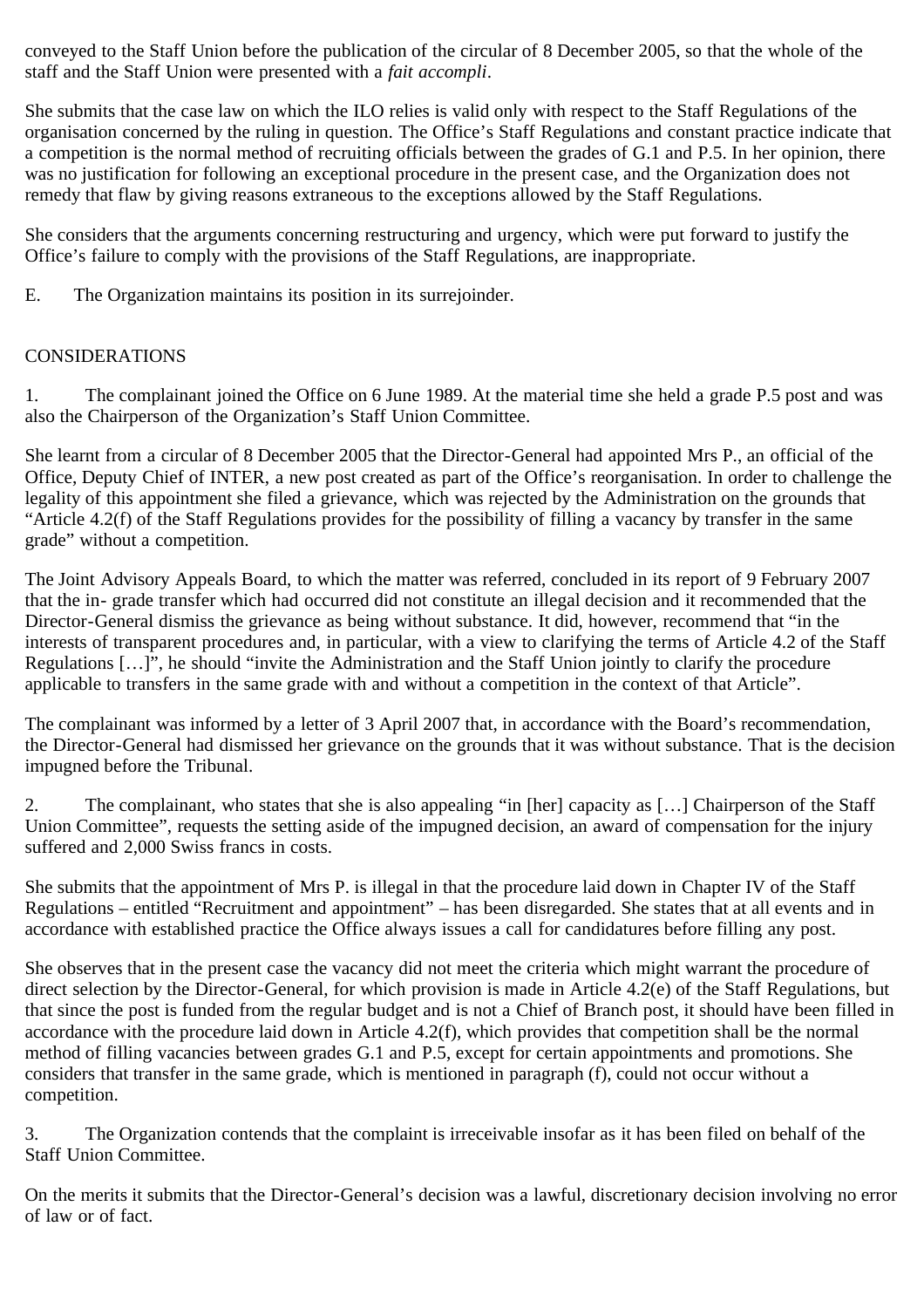Moreover, it draws the Tribunal's attention to the advisability of issuing a single judgment on both this case and that which is the subject of a complaint filed by another official "concerning the same facts and containing the same line of argument".

4. Mrs P., to whom the complaint was forwarded, has intimated, in substance, that she accepted the offer of appointment in good faith, since the vacancy comprised duties matching her qualifications and abilities.

# *The request for joinder*

5. For the reasons set forth in Judgment 2754, also delivered this day, the Tribunal considers that this case and that mentioned by the Organization should not be joined.

# *Receivability*

6. In reply to the Organization, the complainant comments that her capacity as Chairperson of the Staff Union Committee is entirely relevant because the decision causing injury concerns a process in which the Staff Union plays a central part.

She refers to Judgment 2562 in which the Tribunal recognised that individual members of the Staff Committee of the organisation in question had the power to file suit as representatives of that body.

The Tribunal considers that the debate concerning the receivability of the complaint, insofar as it was filed by the complainant in her capacity as Chairperson of the Office's Staff Union Committee, has no bearing on the outcome of proceedings, since the complaint is receivable having been filed by an official with *locus standi.*

#### *The merits*

7. The Tribunal notes, as did the Joint Advisory Appeals Board, that the appointment of Mrs P. was made by an in-grade transfer under Article 4.2(f) of the Staff Regulations. This is a discretionary decision which can be set aside by the Tribunal only if it was taken without authority, or in breach of a rule of form or of procedure, or if it rested on a mistake of fact or of law, or if essential facts were overlooked, or if there was abuse of authority, or if clearly mistaken conclusions were drawn from the facts (see Judgment 535, under 3). The point at issue is therefore whether, in the present case, the applicable provisions permitted the appointment of Mrs P. by an in-grade transfer without a competition.

8. The provisions of Article 4.2(f) of the Staff Regulations specify that competition shall be the normal method of filling vacancies between grades G.1 and P.5, and that the Director-General may, in certain specific cases which are exhaustively listed, fill such vacancies without holding a competition by appointment or by promotion, but not by transfer in the same grade. This interpretation is borne out by the fact that the paragraph in question makes no mention of transfer in the same grade where it offers the possibility of filling vacancies between grades G.1 and P.5 inclusively without a competition, since this possibility is provided for only in the event of a promotion or appointment. Moreover, that same paragraph stipulates that the Staff Union representatives must be informed only of promotions and appointments made without a competition, but not of transfers in the same grade, which must therefore be preceded by a competition of which the staff members have been informed.

9. In view of the current wording of Article 4.2(f) of the Staff Regulations, which cannot be interpreted in a manner that is contrary to its letter, the Tribunal can only conclude from the foregoing that the Director-General breached this provision by transferring Mrs P. in the same grade, by direct selection, without a competition.

The impugned decision must therefore be set aside, as must the disputed appointment. The Organization must, however, ensure that Mrs P. is shielded from any injury which might result from the cancellation of her appointment, which she accepted in good faith.

10. The complainant is entitled to seek compensation for the moral injury she has suffered on account of the unlawful nature of the decisions set aside by this judgment. To this end she should be awarded token damages of one Swiss franc.

11. She is entitled to costs in the sum of 2,000 francs.